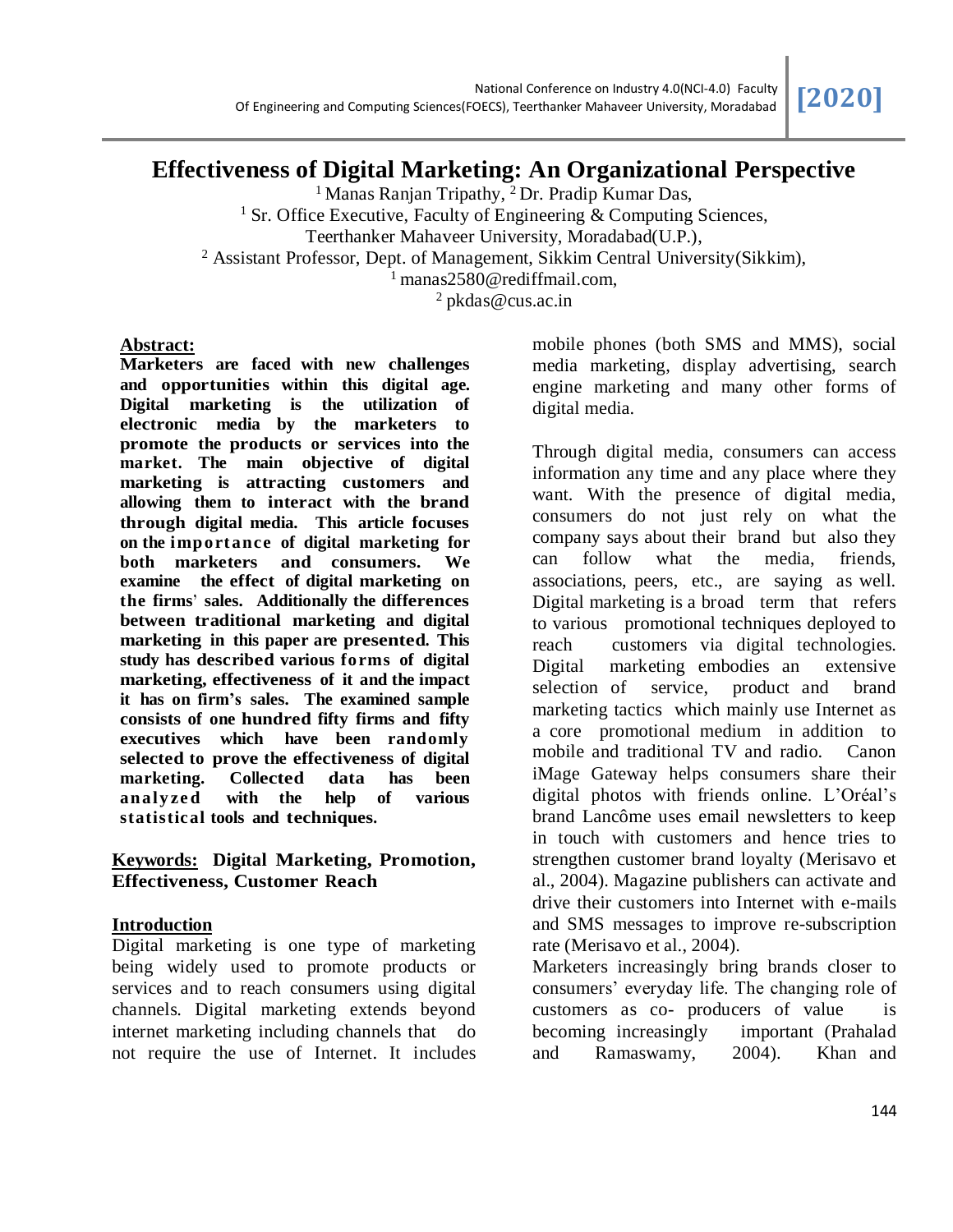Mahapatra (2009) remarked that technology plays a vital role in improving the quality of services provided by the business units. According to Hoge (1993), electronic marketing (EM) is a transfer of goods or services from seller to buyer involving one or more electronic methods or media. E-Marketing began with the use of telegraphs in the nineteenth century. With the invention and mass acceptance of the telephone, radio, television, and then cable television, electronic media has become the dominant marketing force. McDonald's uses online channel to reinforce brand messages and relationships. They have built online communities for children, such as the Happy Meal website with educative and entertaining games to keep customers always close to themselves (Rowley 2004). Reinartz and Kumar (2003) found that the number of mailing efforts by the company is positively linked with company profitability over time. The primary advantages of social media marketing is reducing costs and enhancing the reach. The cost of a social media platform is typically lower than other marketing platforms such as face-to-face sales or sales with a help of middlemen or distributors. In addition, social media marketing allows firms to reach customers that may not be accessible due to temporal and locational limitations of existing distribution channels. Generally, main advantage of social media is that it can enable companies to increase reach and reduce costs (Watson et al. 2002; Sheth & Sharma 2005).

According to Chaffey (2011), social media marketing involves "encouraging customer communications on company's own website or through its social presence". Social media marketing is one important technique in digital marketing as companies can use social media form to distribute their messages to their target audience without paying for the publishers or distributor that is characteristic for traditional marketing. Digital marketing, electronic marketing, e-marketing and Internet

marketing are all similar terms which, simply put, refer to "marketing online whether via websites, online ads, opt-in emails, interactive kiosks, interactive TV or mobiles" (Chaffey & Smith, 2008). Giese and Gote (2000) finds that customer information satisfaction (CIS) for digital marketing can be conceptualized as a sum of affective response of varying intensity that follows consumption and is stimulated by focal aspects of sales activities, information systems (websites), digital products/services, customer support, after-sales service and company culture.

Waghmare (2012) pointed out that many countries in Asia are taking advantage of e-commerce through opening up, which is essential for promoting competition and diffusion of Internet technologies. Zia and Manish (2012) found that currently, shoppers in metropolitan India are being driven by e-commerce: these consumers are booking travels, buying consumer electronics and books online. Although spending per online buyer remains low, some 59% of online consumers in metropolitan India already make purchases online at least once in a month. Dave Chaffey (2002) defines e-marketing as "application of digital technologies - online channels (web, e-mail, databases, plus mobile/wireless & digital TV) to contribute to marketing activities aimed at achieving profit acquisition and customers retention (within a multi-channel buying process and customer lifecycle) by improving customer knowledge (of their profiles, behavior, value and loyalty drivers) and further delivering integrated communications and online services that match customers' individual needs. Chaffey's definition reflects the relationship marketing concept; it emphasizes that it should not be technology that drives e-marketing, but the business model. All types of social media provide an opportunity to present company itself or its products to dynamic communities and individuals that may show interest (Roberts &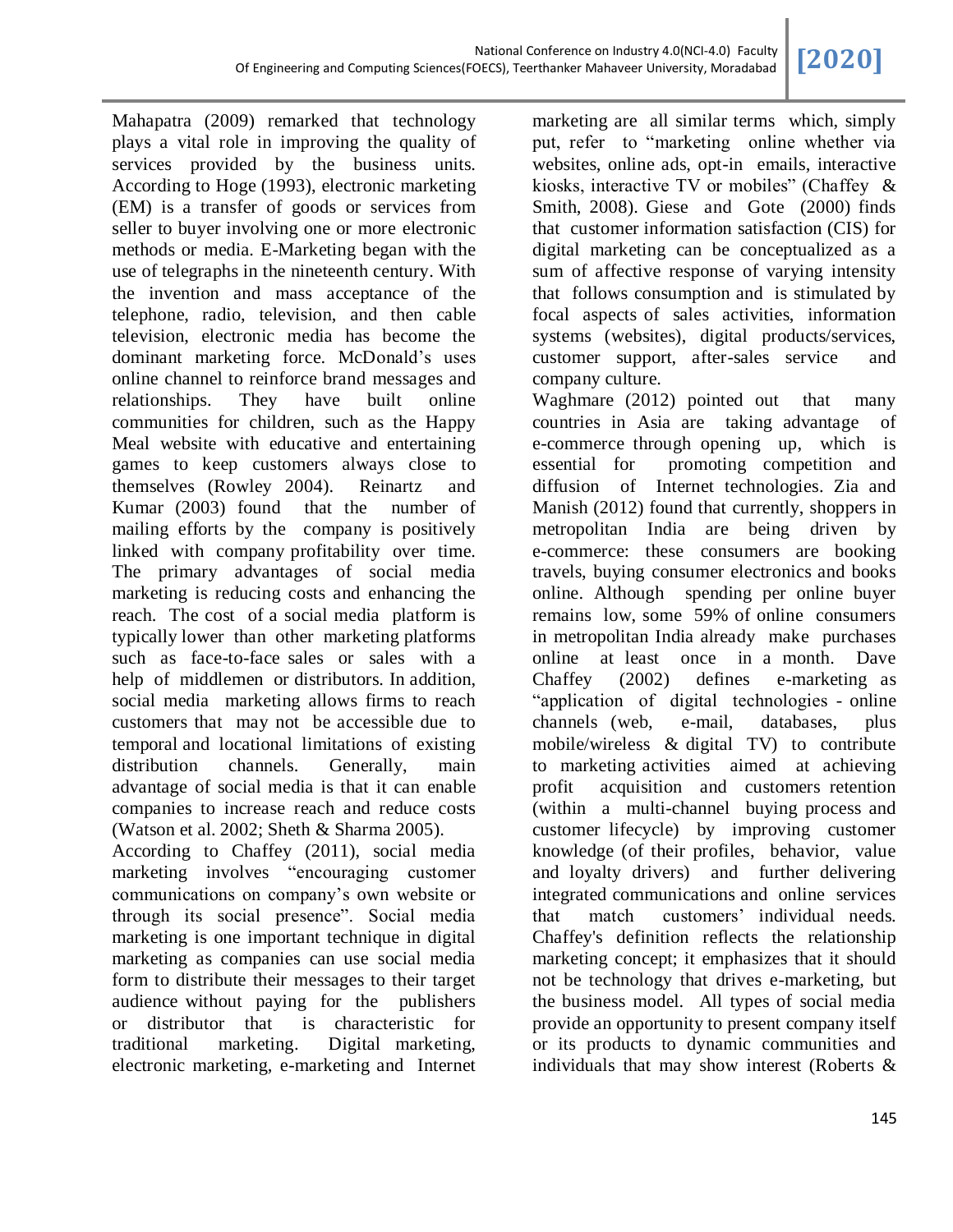Kraynak, 2008). According to Gurau (2008), online marketing environment raises a series of opportunities and also challenges for social media marketing practitioners.

The main objective of this paper is to identify the effectiveness of digital marketing in the competitive market.

#### **The supportive objectives are following:**

- $\checkmark$  To show the various elements of digital marketing;
- $\checkmark$  To focus on the basic comparison between traditional and digital marketing;
- $\checkmark$  To discuss the effects of various forms of digital marketing on the firm's sales and other activities;
- $\checkmark$  To show the various advantages of digital marketing to the customers.

# **2. Theoretical and conceptual framework**

There are various elements by which digital marketing is formed. All forms operate through electronic devices. The most important elements of digital marketing are given below:

# **(i) Online advertising:**

Online advertising is a very important part of digital marketing. It is also called internet advertising through which company can deliver the message about the products or services. Internet-based advertising provides the content and ads that best matches to consumer interests. Publishers put about their products or services on their websites so that consumers or users get free information. Advertisers should place more effective and relevant ads online. Through online advertising, company well controls its budget and it has full control on time.

# (**ii) E-mail Marketing:**

When message about the products or services is sent through email to the existing or potential consumer, it is defined as email marketing. Direct digital marketing is used to send ads, to build brand and customer loyalty, to build customer trust and to make brand awareness. Company can promote its products and services by using this element of digital marketing easily. It is relatively low cost comparing to advertising or other forms of media exposure. Company can bring complete attention of the customer by creating attractive mix of graphics, text and links on the products and services.

#### **(iii) Social Media:**

Today, social media marketing is one of the most important digital marketing channels. It is a computer-based tool that allows people to create, exchange ideas, information and pictures about the company's product or services. According to Nielsen, internet users continue to spend more time with social media sites than any other type. Social media marketing networks include Face book, Twitter, LinkedIn and Google+. Through Facebook, company can promote events concerning product and services, run promotions that comply with the Face book guidelines and explore new opportunities. Through Twitter, company can increase the awareness and visibility of their brand. It is the best tool for the promotion of company's products and services. In LinkedIn, professionals write their profile and share information with others. Company can develop their profile in LinkedIn so that the professionals can view and can get more information about the company's product and services. Google+ is also social media network that is more effective than other social media like Face book, Twitter. It is not only simple social media network but also it is an authorship tool that links web-content directly with its owner.

# **(iv)Text Messaging:**

It is a way to send information about the products and services from cellular and smart phone devices. By using phone devices, company can send information in the form of text (SMS), pictures, video or audio (MMS). Marketing through cell phone SMS (Short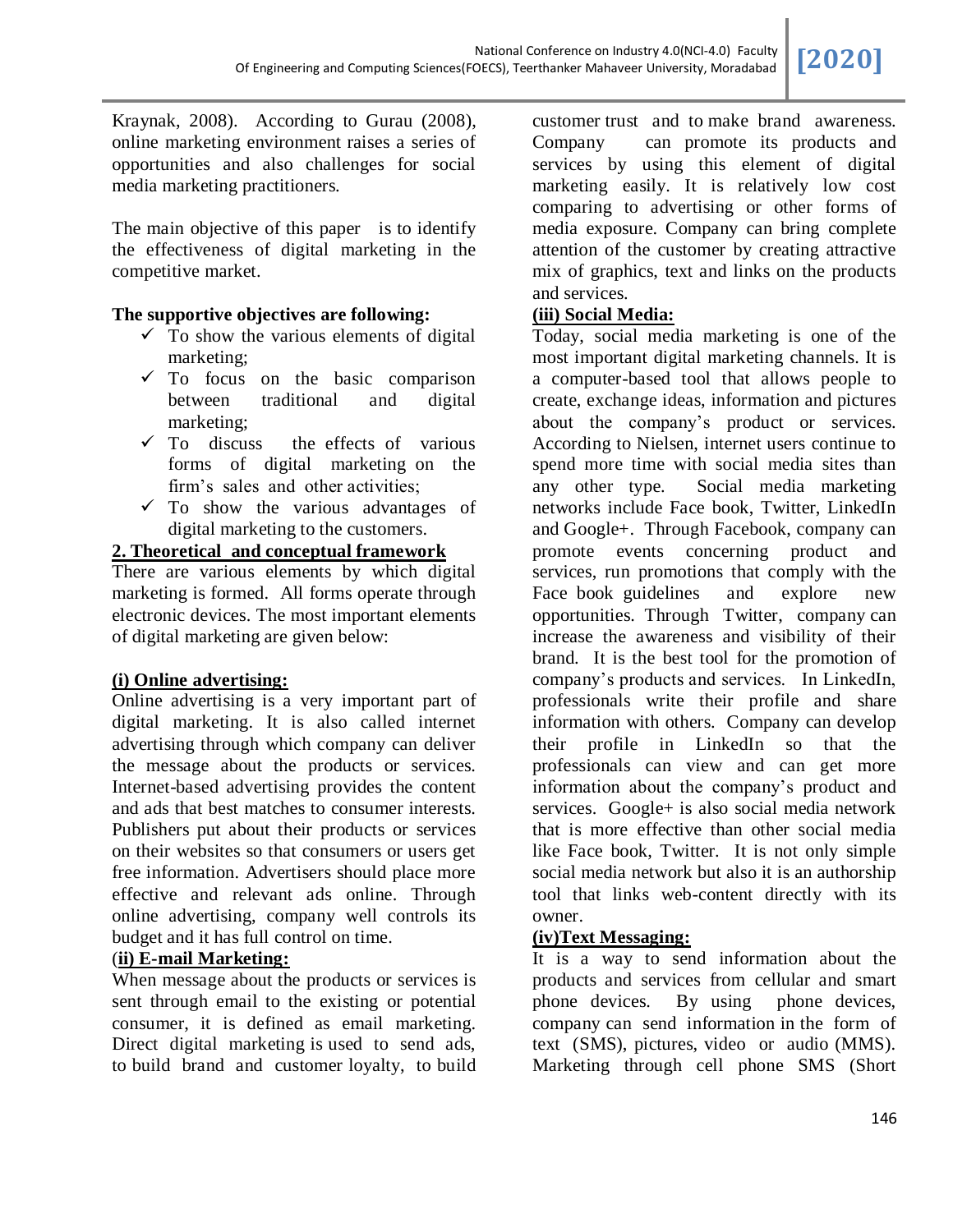Message Service) became increasingly popular in the early 2000s in Europe and some parts of Asia. One can send order confirmations, shipping alerts using text message. Using SMS for campaigns get faster and more substantial results. Under this technique, companies can send marketing messages to their customers in real-time, any time and can be confident that the message will be seen. Company can create a questionnaire and obtain valuable customer feedback essential to develop their products or services in future.

# **(v) Affiliate Marketing:**

Affiliate marketing is a type of performancebased marketing. In this type of marketing, a company rewards affiliates for each visitor or customer they bring by marketing efforts they create on behalf of company. Industry has four core players: the merchant (also known as "retailer" or "brand"), the network, the publisher (also known as "the affiliate") and the customer. The market has grown in such complexity resulting in the emergence of a secondary tier of players including affiliate management agencies, super-affiliates and specialized third party vendors. There are two ways to approach affiliate marketing: Company can offer an affiliate program to others or it can sign up to be another business's affiliate. If company wants to drive an affiliate program, then, the company owner has to pay affiliates a commission fee for every lead or sale they drive to company's website. Company's main goal here is to find affiliates who can reach untapped markets. For example, a company with an e-zine may become a good affiliate because its subscribers are hungry for resources. So, introducing one's offer through "trusted" company can grab the attention of prospects which might not have otherwise reached.

# **(vi) Search Engine Optimization (SEO)**

Search engine optimization (SEO) is the process of affecting the visibility of a website or a web page in a search engine's "natural" or un-paid

("organic") search results. In general, the earlier (or higher ranked on the search results page), and more frequently a website appears in the search result list, the more visitors it will receive from the search engine users. SEO may target different kinds of search including [image search, local](http://en.wikipedia.org/wiki/Image_search) [search, video search,](http://en.wikipedia.org/wiki/Local_search_%28Internet%29)  [academic search, ne](http://en.wikipedia.org/wiki/Local_search_%28Internet%29)ws search and industryspecific [vertical search engin](http://en.wikipedia.org/wiki/Vertical_search)es.

# (**vii) Pay Per Click (PPC)**

Pay-per-click marketing is a way of using search engine advertising to generate clicks to your website rather than "earning" those clicks organically. Pay per click is good for searchers and advertisers. It is the best way for company's ads since it brings low cost and greater engagement with the products and services.

# **2.1 Advantages digital marketing brings to customers**

With rapid technological developments, digital marketing has changed customers buying behavior. It has brought various advantages to the consumers as given below:-

# **(i) Stay updated with products or services:**

Digital marketing technologies allow the consumers to stay with the company information updated. Nowadays a lot of consumer can access internet any place anytime and companies are continuously updating information about their products or services.

# **(ii) Greater engagement:**

With digital marketing, consumers can engage with the company's various activities. Consumers can visit company's website, read information about the products or services and make purchases online and provide feedback.

# (**iii) Clear information about the products or services:**

Through digital marketing, consumers get clear information about the products or services. There is a little chance of misinterpretation of the information taken from sales person in a retail store. However, Internet provides comprehensive product information which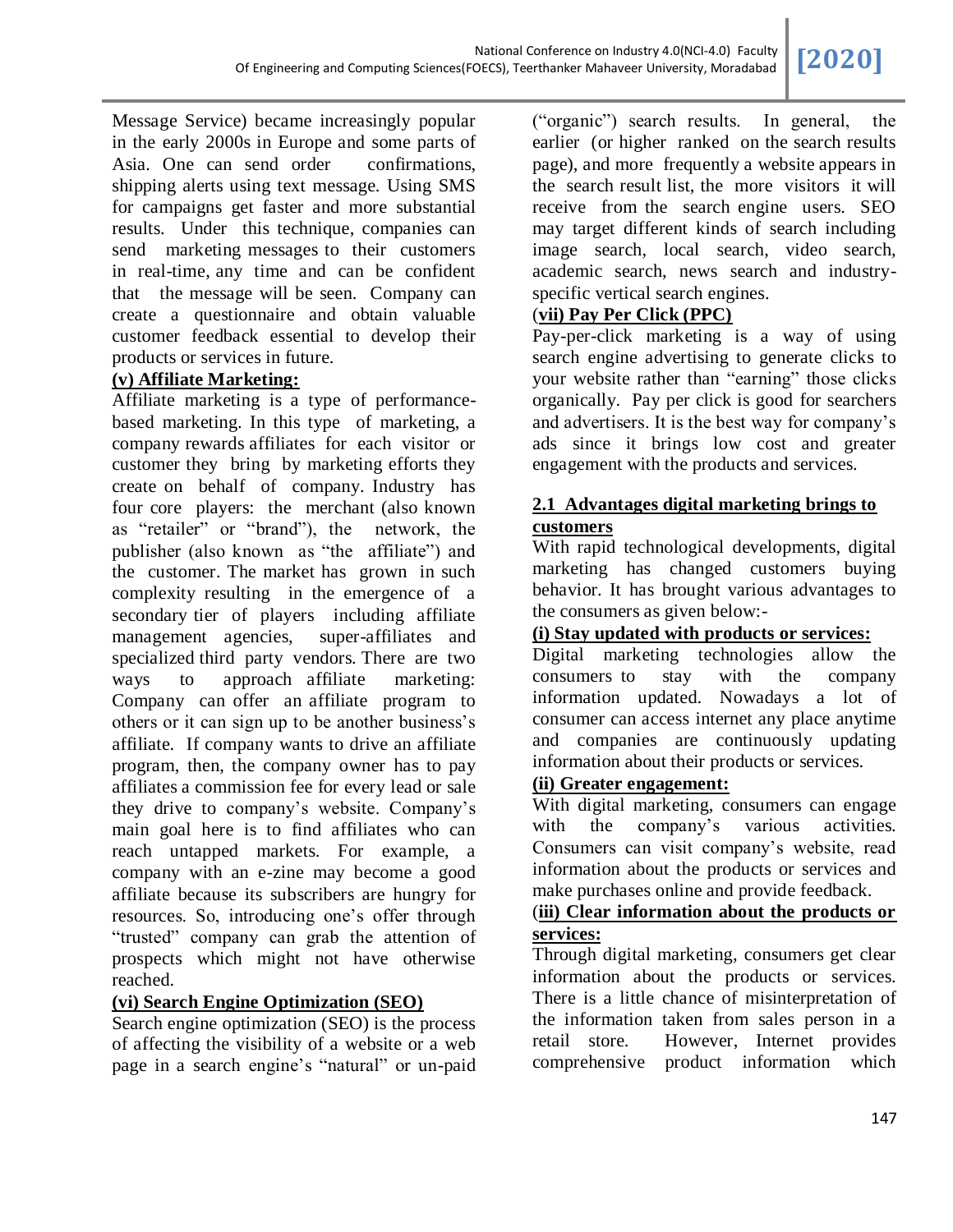customers can rely on and make purchase decision.

#### **(iv) Easy comparison with others:**

Since many companies are trying to promote their products or services using digital marketing, it is becoming the greatest advantage for the customer in terms that customers can make comparison among products or services by different suppliers in cost and time friendly way. Customers don't need to visit a number of different retail outlets in order to gain knowledge about the products or services.

# **(v) 24/7 Shopping:**

Since internet is available all day long, there is no time restriction for when customer wants to buy a product online.

#### **(vi) Share content of the products or services:**

Digital marketing gives viewers a chance to share the content of the product or services to others. Using digital media, one can easily transfer and get information about the characteristics of the product or services to others.

#### **(vii) Apparent Pricing:**

Company shows the prices of products or services through digital marketing channel and this makes prices very clear and transparent for the customers. Company may regularly changes the prices or gives special offers on their products or services and customers are always in advantages by getting informed instantly by just looking at any one mean of digital marketing.

# **(viii) Enables instant purchase:**

With traditional marketing, customers first watch the advertisement and then find relevant physical store to purchase the products or services. However, with digital marketing, customers can purchase the products or services instantly.

#### **3. Methodology of the study**

Methodology comes from systematic and theoretical analysis of the methods to evaluate suitability of one specific method to apply to a

field of study. It typically encompasses concepts such as paradigm, theoretical model, phases and quantitative or qualitative techniques. This study is conducted based on both primary and secondary data sources.

#### **Primary sources:**

Primary source is a source from where we collect first-hand information or original data on a topic. Interview technique was used with structured questionnaire for the collection of primary data.

# **Secondary sources:**

Secondary source is a source from where we collect data that has already been collected by someone. We have collected secondary data from the published financial statements of the firms, newspaper and articles. For the purpose of this study, we have selected one hundred fifty firms randomly which are using digital marketing system to sell their products to customers. Additionally, we also collected data from 50 executives from sample and other different firms to know their opinion on the effectiveness of digital marketing. Collected data and information has been organized, explained and analyzed by using different statistical tools and techniques. This study shows results both in descriptive and analytical way.

#### **4.1 Analysis and Discussion: Correlation analysis**

To show the correlation between the various elements of digital marketing and increased sales, we have collected data from one hundred fifty firms who are taking the various techniques or elements of digital marketing. Results are given below: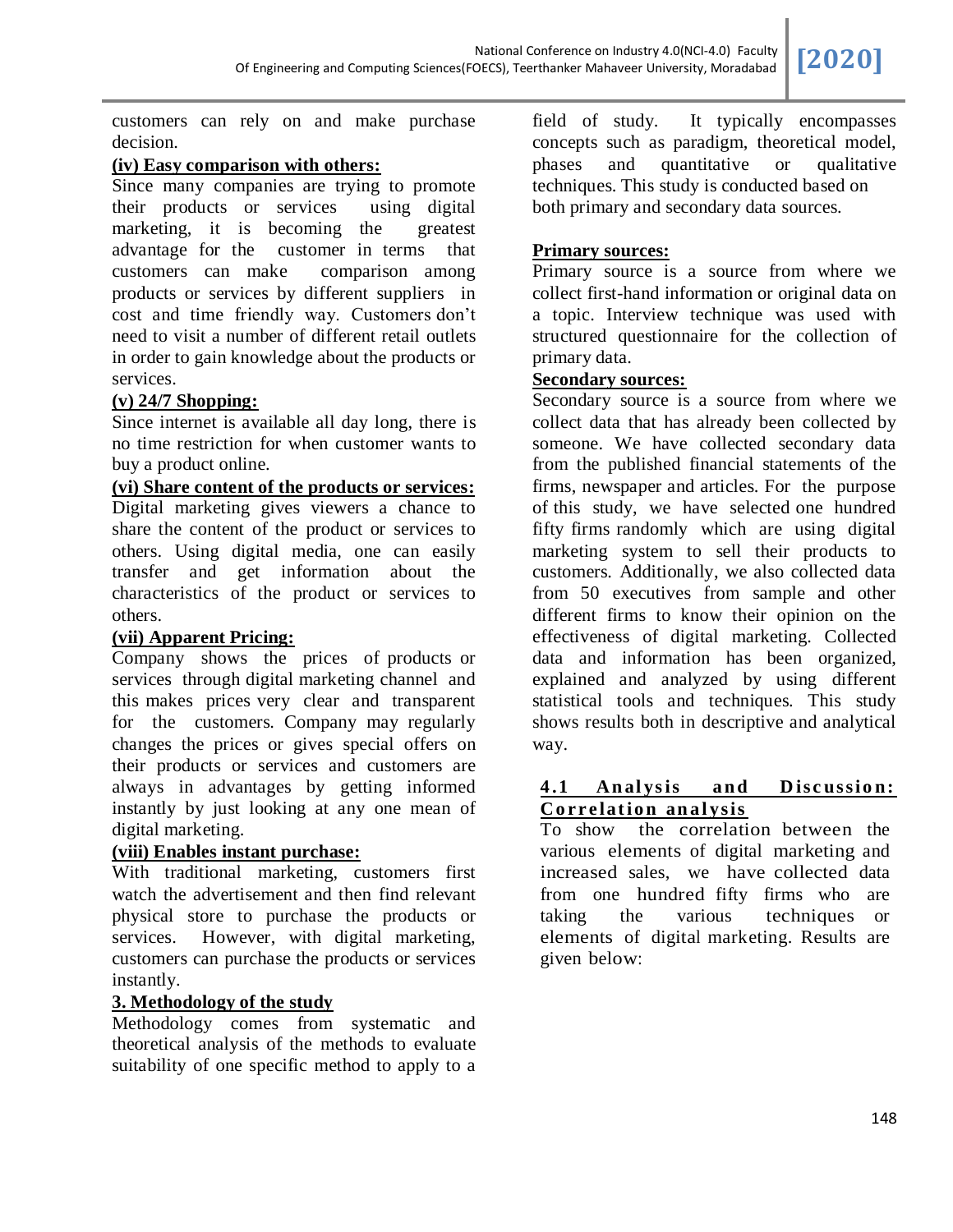|                    |                              |              | <b>Increased</b><br><b>Sales</b> | Online<br>Advertising | Email<br>  Marketing   Media   Messaging   Marketing   Optimizat | <b>Social</b> | <b>Text</b> | Affiliate | <b>Search</b><br>Engine<br>ion (SEO) | Pay Per<br> Click (PPC) |
|--------------------|------------------------------|--------------|----------------------------------|-----------------------|------------------------------------------------------------------|---------------|-------------|-----------|--------------------------------------|-------------------------|
| Increased<br>Sales | Pearson<br>$Correla-tion(r)$ |              |                                  | .869                  | .873                                                             | .840          | .667        | .560      | .840                                 | .560                    |
|                    | Sig.                         | $(2-tailed)$ |                                  | .056                  | .053                                                             | .075          | .219        | .326      | .075                                 | .326                    |
|                    | N                            |              | 150                              | 150                   | 150                                                              | 150           | 150         | 150       | 150                                  | 150                     |

From the above table, we can conclude that the every element of digital marketing is positively related to sales increase. It indicates that all elements of digital marketing show positive effect on firm's sales. Online advertising, email marketing, social media and search engine optimization (SEO) are highly positively correlated with sales increase since showing value of r to be .869, .873, .840 and .840 respectively. The value of r of text messaging, affiliate marketing and pay per click (PPC) are .667, .560 and .560 which also shows low positive correlation with sales increase.

#### **4 .2 An a <sup>l</sup> ysis o f d igita l m a rke tin g**

Digital media is so pervasive that consumers have access to information any time and any place they want. It was long ago when the messages people got about specific products or services consisted of only what a company wanted them to know.

| Model                                     | R square |         |
|-------------------------------------------|----------|---------|
| Stay updated with products<br>or services | .718     | 122.117 |

|    | Table 4-1 Correlations |
|----|------------------------|
| ∼ا |                        |

**Table 4-1 Correlations**

| Greater engagement                                  | .516 | 51.276  |
|-----------------------------------------------------|------|---------|
| Clear information about the<br>products or services | .629 | 81.254  |
| Easy comparison with others                         | .639 | 85.141  |
| 24/7 Shopping                                       | .749 | 142.868 |
| Share content of the<br>products or services        | .656 | 91.498  |
| <b>Apparent Pricing</b>                             | .636 | 83.962  |
| Enables instant purchase                            | .667 | 96.028  |

#### **Table 4-2 Model Summary**

From the above table, we can conclude that almost all the variables having weight explaining with great extent its relationship with digital marketing. For example, stay updated with products or services is explained by 71.80% of digital marketing and the remaining 28.20% is explained by other factor. Greater engagement is explained by 51.60% of digital marketing and the remaining 48.40% is explained by other factor. Clear Information about the products or services is explained by 62.90% of digital marketing and the remaining 37.10% is explained by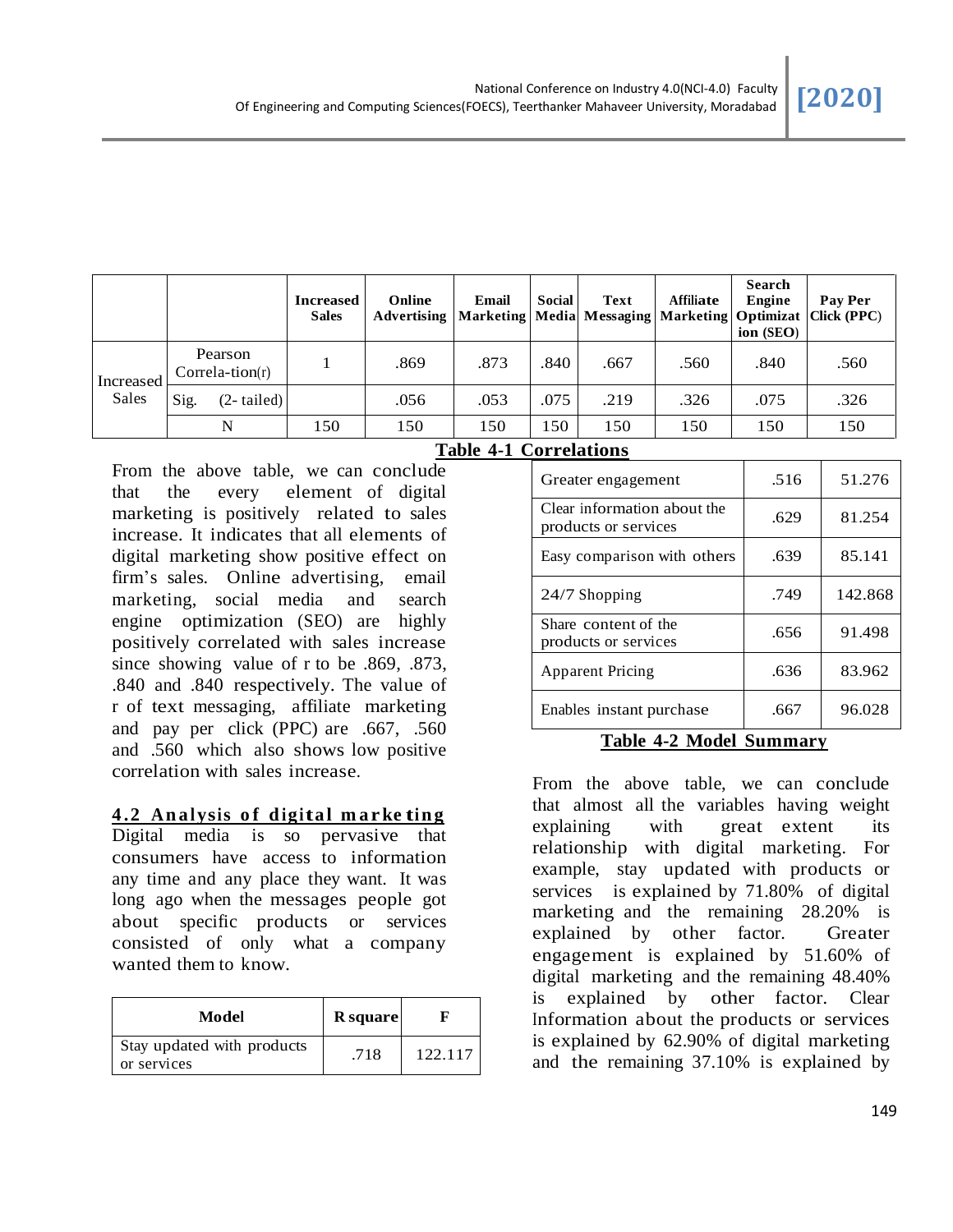other factor. We can also see from the above table that F value is bigger more than 80 indicating the strength of the model.

#### **5. Concluding remarks and proposal**

Digital channel in marketing has become essential part of strategy of many companies. Nowadays, even for small business owner there is a very cheap and efficient way to market his/her products or services. Digital marketing has no boundaries. Company can use any devices such as smart phones, tablets, laptops, televisions, game consoles, digital billboards, and media such as social media, SEO (search engine optimization), videos, content, e-mail and lot more to promote company itself and its products and services. Digital marketing may succeed more if it considers user needs as a top priority. Just like "Rome was not built in a day," so, digital marketing results won't also come without attempt, without trial (and error). The watchwords "test, learn and evolve" should be at the heart of all digital marketing initiatives. Companies should create innovative customer experiences and specific strategies for media to identify the best path for driving up digital marketing performance.

# **References:**

- [1] Chaffey, D. (2002). "Achieving marketing objectives through use of electronic communications technology."
- [2] Chaffey, D. (2011). E-business & e-commerce management. Pearson Education.
- [3] Chaffey, D., & Smith, P. (2008).

E-marketing Excellence: planning and optimizing your digital marketing. Routledge.

- [4] Fournier, Susan. (1998). Consumers and Their Brands: Developing Relationship Theory in Consumer Research. Journal of Consumer Research 24 (4): 343-73.
- [5] G. T. Waghmare, 2012). E-commerce; A Business Review and Future Prospects in Indian Business. Internet Marketing in India. Indian Streams Research Journal, vol. 2, no. IV, (pp. 1-4).
- [6] Gangeshwer, D. K. (2013). E-Commerce or Internet Marketing: A Business Review from Indian Context", International Journal of u- and e- Service, Science and Technology Vol.6, No.6, pp.187-194.
- [7] Giese, J. L. and J. A. Gote, (2000). Defining Consumer Satisfaction,. Academy of Marketing Science Review [Online]00 (01).
- [8] Gurau, C. (2008). Integrated online marketing communication: implementation and management, Journal of Communication Management, vol. 12 no. 2, pp. 169-184.
- [9] Hoge, S, Cecil C. (1993). The Electronic Marketing Manual ABA Journal, 22, 175-185.
- [10] Krishnamurthy, S. (2006). Introducing E-MARKPLAN: A practical methodology to plan e-marketing activities. Business Horizons. 49(1), 49, 51, 60.